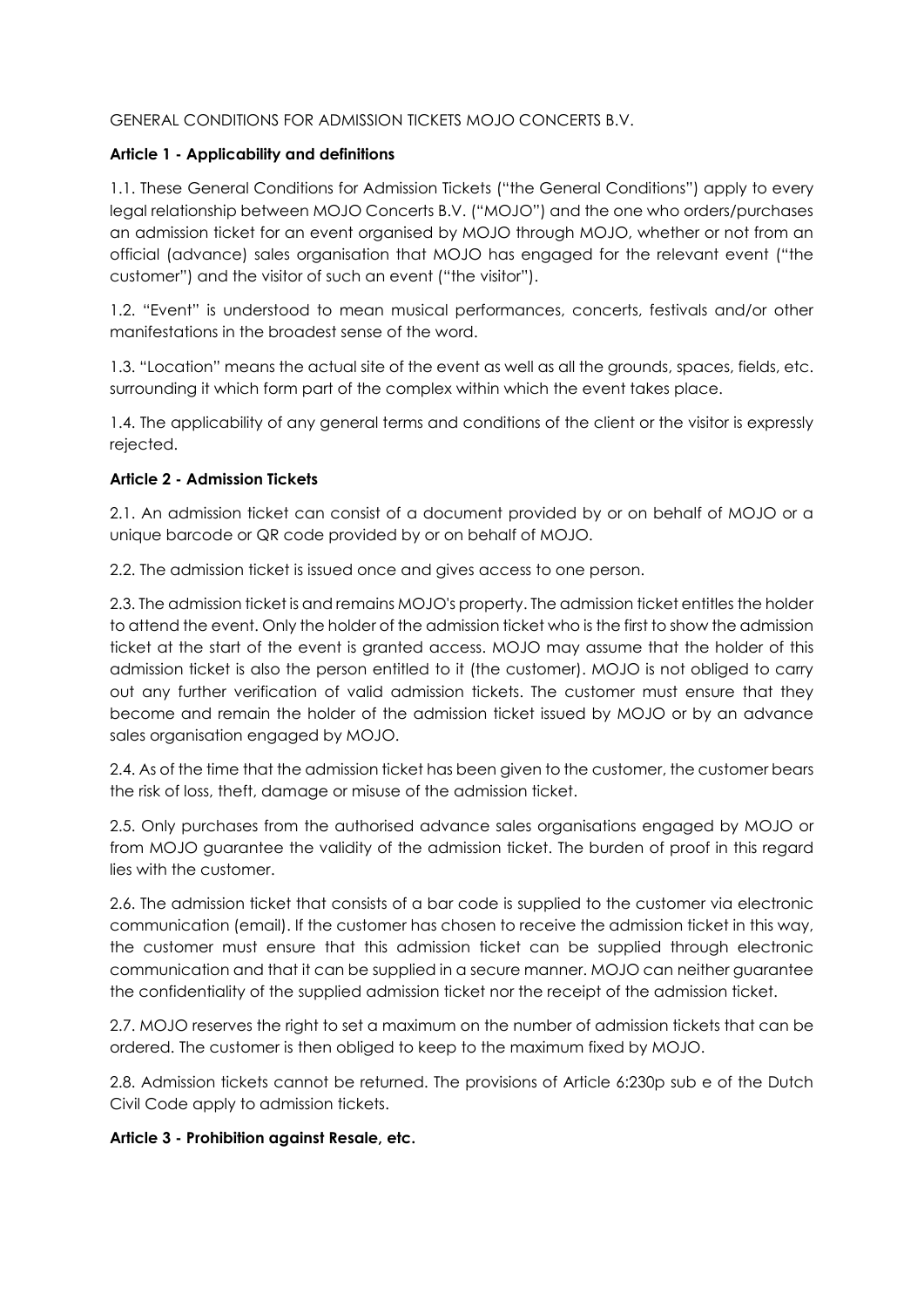3.1. The customer is obliged to keep the admission ticket for an event for themselves and therefore not to resell it in any way to third parties, to offer it for sale or to give it to third parties for commercial purposes. MOJO can exempt from this prohibition the sale of admission tickets through a ticket exchange platform that it has designated for those purposes.

3.2. The customer is obliged vis-à-vis MOJO not to advertise or make any (other) form of publicity in any way connected with the event and every part of it.

3.3. The customer who makes their admission ticket available to third parties for free and not for commercial purposes is obliged to impose the obligations imposed on the customer as described in the General Conditions on the person to whom the customer makes the admission ticket available. The customer guarantees to MOJO that this/these person(s) will comply with these obligations. MOJO can decide to sell admission tickets to an event by name (i.e. personalized). In that case the admission ticket is non-transferable and - in deviation from the above - only the person in whose name the ticket has been given has access. MOJO is entitled (but not obliged) to check the identity of the holder of the admission ticket to determine whether it corresponds to the name on the admission ticket, and if it does not correspond, to refuse the holder of the admission ticket access to the event.

3.4. If the customer does not comply with their obligations as described in the preceding paragraphs of this article and/or cannot guarantee them, the customer will owe MOJO an immediately payable fine of  $\epsilon$  10,000 per violation and  $\epsilon$  5,000 for each day that the violation has continued and continues, without prejudice to MOJO's right to demand compliance from the customer and/or compensation for the damage suffered or to be suffered.

# Article 4 - The Visitor

4.1. The visitor is obliged, if so requested, to cooperate with a body search when visiting the event. If the visitor refuses to be searched, entry to the event may be refused.

4.2. The visitor must be in possession of a valid and undamaged admission ticket both before and during the event and for as long as the visitor is at the location where the event is held. The visitor is obliged to present the admission ticket at the request of the operator of the place where the event is held, the security personnel and other authorized persons.

4.3. The visitor is obliged, upon first request, to identify himself by means of a valid identification document in order to enable MOJO, among other things, to comply with its legal obligations in connection with events, including but not limited to the obligation not to provide alcohol to persons below legal drinking age.

4.4. It is prohibited to bring bags and backpacks to the venue. In principle, this does not include handbags larger than A4 size. MOJO is entitled to lay down further rules per event. Bags and backpacks that do not comply with the rules laid down by MOJO will not be taken into custody. The camping grounds at events are excluded from the above.

4.5. It is forbidden to bring photographic, film and other recording equipment to the place where the event is taking place. If MOJO takes custody of such equipment for the duration of the event, MOJO accepts no liability whatsoever in this regard.

4.6. It is forbidden to bring glass, plastic bottles, cans, fireworks, weapons or firearms and/or dangerous objects and/or alcoholic drinks to the site where the event is being held. If MOJO takes custody of such objects for the duration of the event, it accepts no liability whatsoever in this regard. Legally prohibited objects will be confiscated and not returned.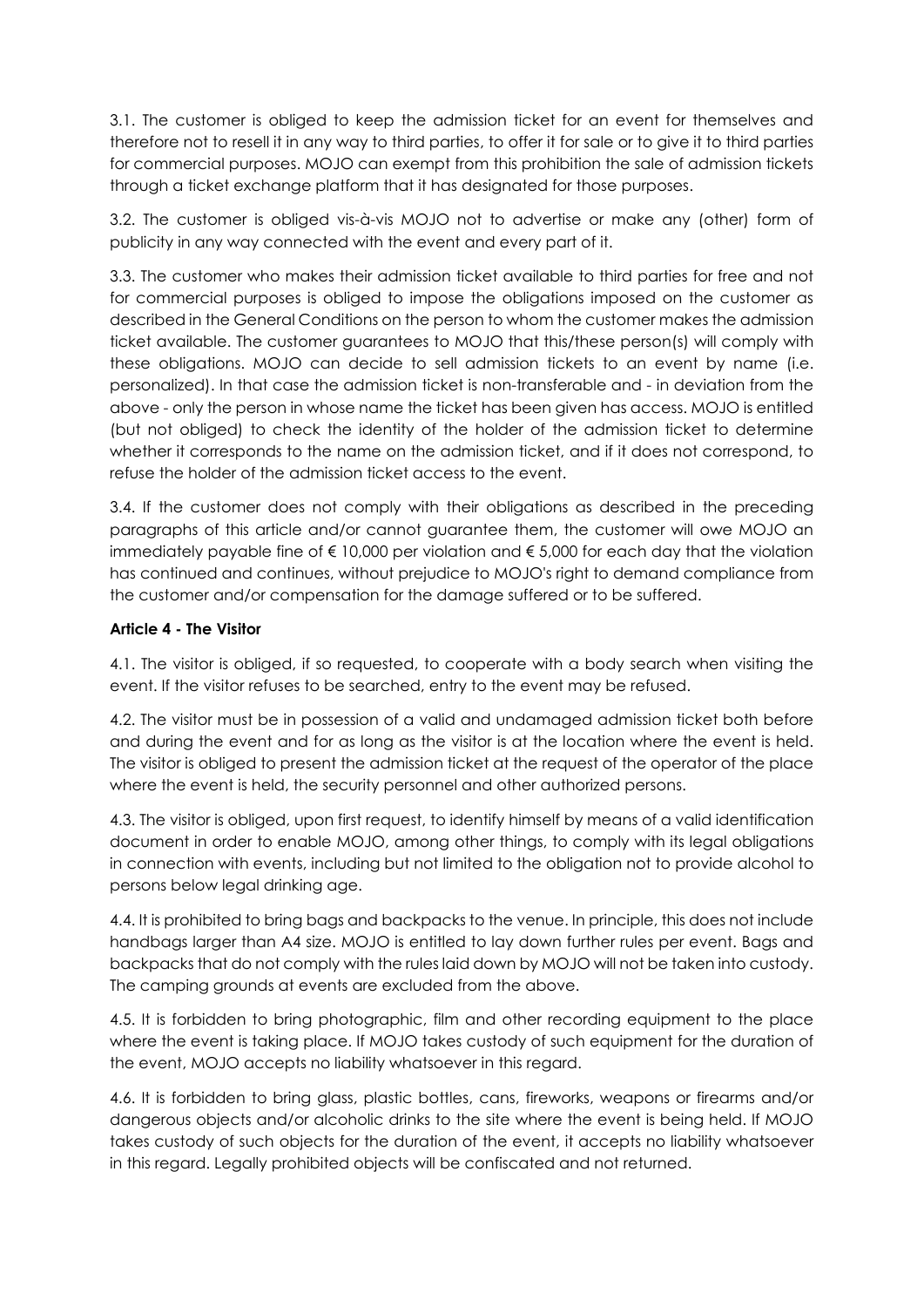4.7. Registration of the event in any form whatsoever, including photographing, filming and making (other) sound and/or visual recordings, is prohibited, as well as printing and/or copying from the programme (booklet), posters and other printed matter. All such recordings will be confiscated and destroyed without fail.

4.8. If the visitor leaves the place where the event is held after entering it, the admission ticket will lose its validity.

4.9. The visitor is obliged to abide by the regulations (including house rules) and/or instructions of MOJO, the operators of the location, the security personnel, the fire department and other authorised persons. If a smoking ban is in force on the site, this ban applies to all smoking materials (including electronic).

4.10. MOJO advises visitors to attend events independently (i.e. unaccompanied by an adult) to be at least 16 years of age. MOJO advises younger visitors to be accompanied by an adult. MOJO reserves the right to apply a mandatory minimum age for specific events. This will be clearly communicated in advance.

# Article 5 - MOJO's Rights

5.1. Should the customer or visitor violate one or more of the provisions contained in these General Terms and Conditions, MOJO is entitled to invalidate the admission ticket or deny the visitor further access to the event without the visitor having any right to reimbursement of the amount that the visitor has paid MOJO, whether or not via an advance sales organisation, for the admission ticket (including service charges). The holder of an invalidated admission ticket has no right to a refund or compensation in any other way.

5.2. MOJO retains the right to deny the visitor (further) access to the event or to remove him/her from the site if MOJO considers this reasonably necessary for the maintenance of peace and order during the event.

5.3. If it can be assumed that the admission ticket has been forged, MOJO is entitled to refuse the holder of the ticket further access to the event, without the customer or the visitor being able to claim any loss that has been incurred as a result.

5.4. The artist and MOJO are entitled to make visual and/or sound recordings of the event and to use these images for promotional purposes for themselves or for their partners or sponsors. Persons who appear in the recordings cannot claim any right to compensation.

5.5. MOJO is permitted to take additional (safety) measures for each event. MOJO will announce the introduction of such measures in good time and communicate them to the customer, for example by sending a mailing and/or placing a notice on the website of the location and the visitor, at the location. It is ultimately the responsibility of the customer and the visitor to be aware of such additional measures.

### Article 6 – Cancellation and rescheduling

6.1. MOJO has the right, for example in case of force majeure in the broadest sense of the word, which includes illness and/or cancellation of the artist(s), strikes, fire, bad weather conditions, epidemics, etc., to reschedule the event to a later date or to cancel it.

6.2. If MOJO, for example as a result of or in relation to force majeure, cancels the event before it has started, MOJO shall be obliged only to refund to the customer the price mentioned on the admission ticket, or in the absence of such a refund the price (in principle excluding service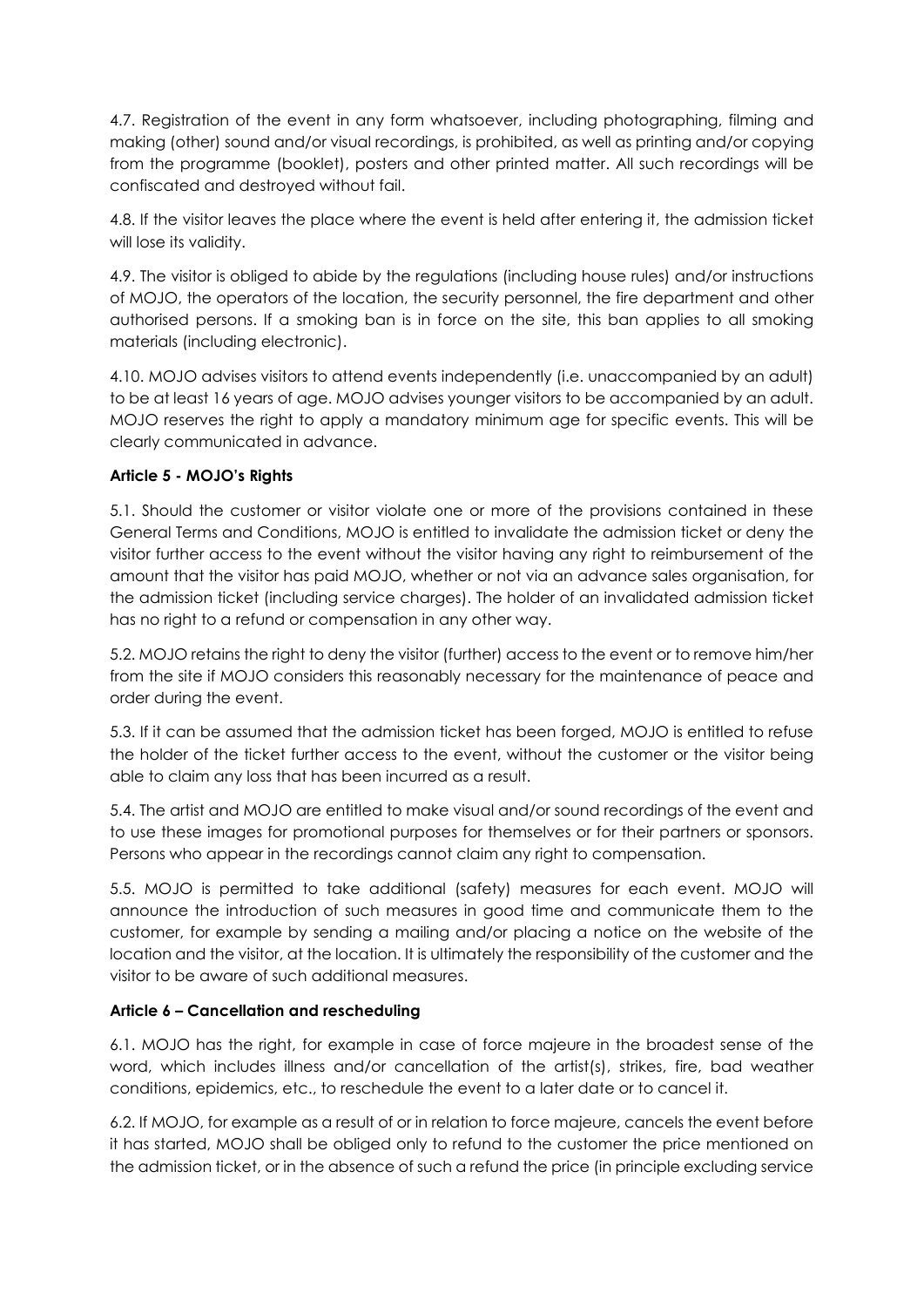charges) that the customer has paid through the sales organisation mentioned in article 1.1. If an event must be cancelled after it has, MOJO shall only be obliged to refund a part of the price mentioned on the admission ticket, or in the absence of such a part, the price (excluding service charges) that the customer has paid through the sales organisation mentioned in article 1.1. The customer will receive an email from the (pre)sales organisation or MOJO about a refund of the ticket price. This email will mention the procedure and the response time. The aim is to send this message automatically within 12 weeks. Only the customer will be notified and is entitled to a refund. In the event of resale outside the official (pre)sales organisation, the visitor will have to contact the original ticket buyer himself. The advance sales organisation shall decide on the refund of service charges in such cases. Other damages (including travel and accommodation costs) shall not be reimbursed. Nor can the customer claim (replacement) admission to another event. MOJO is not liable for any (other) loss suffered by a visitor as a result of the cancellation of the event.

6.3. If MOJO, for example as a result of or in relation to force majeure, reschedules the event, the admission ticket remains valid for the new date on which the event will take place. If the customer cannot or does not want to attend the event on the new date, the customer is entitled to return the admission ticket to MOJO or the sales organisation in exchange for a refund of the price mentioned on the admission ticket, or in the absence of such a price, the price (in principle excluding service charges) that the customer has paid through the sales organisation mentioned in article 1.1. The customer will receive an email from the (pre)sales organisation or MOJO about the refund possibilities of the ticket price. This email will mention the procedure and the response time. The customer must indicate within the specified response period that he wants a refund of the purchase price. If a customer fails to do so, the admission ticket will remain valid for the replacement date and the right to a refund will expire. The right to a refund expires in any case on the day of the replacement event. Only the customer will be notified and is entitled to a refund. In the event of resale outside the official sales organisation, the visitor will have to contact the original ticket buyer himself. within four weeks after the (old) date as stated on the admission ticket. The advance sales organisation will decide on the refund of service costs in such a case. Other damage (including travel and accommodation expenses) shall not be reimbursed. Nor can the customer claim (replacement) admission to another event. MOJO is not liable for any loss suffered by a visitor as a result of the postponement of the event.

# Article 7 - MOJO's Liability

7.1. MOJO is liable for direct damage suffered by the customer and the visitor that is the direct and exclusive result of a shortcoming that can be attributed to MOJO. However, only those damages for which MOJO is insured and which are compensated by the insurer shall be eligible for compensation. Not eligible for compensation are, in any case: a) consequential damages; b) intangible damages; c) damages caused by intentional or conscious recklessness of MOJO's auxiliary persons.

7.2. Access to the location and attendance at the event takes place at the risk of the visitor in the sense that MOJO accepts no liability whatsoever for damage resulting from such access or attendance, such as hearing, sight and other physical impairments. MOJO maintains an average noise level of 103 dB (A) as a maximum.

7.3. MOJO shall endeavour to ensure that the programme is performed as far as possible in accordance with the announced time schedule. However, it is not liable for any deviations therefrom and for any resulting damage to the customer and visitor. Starting times as stated on